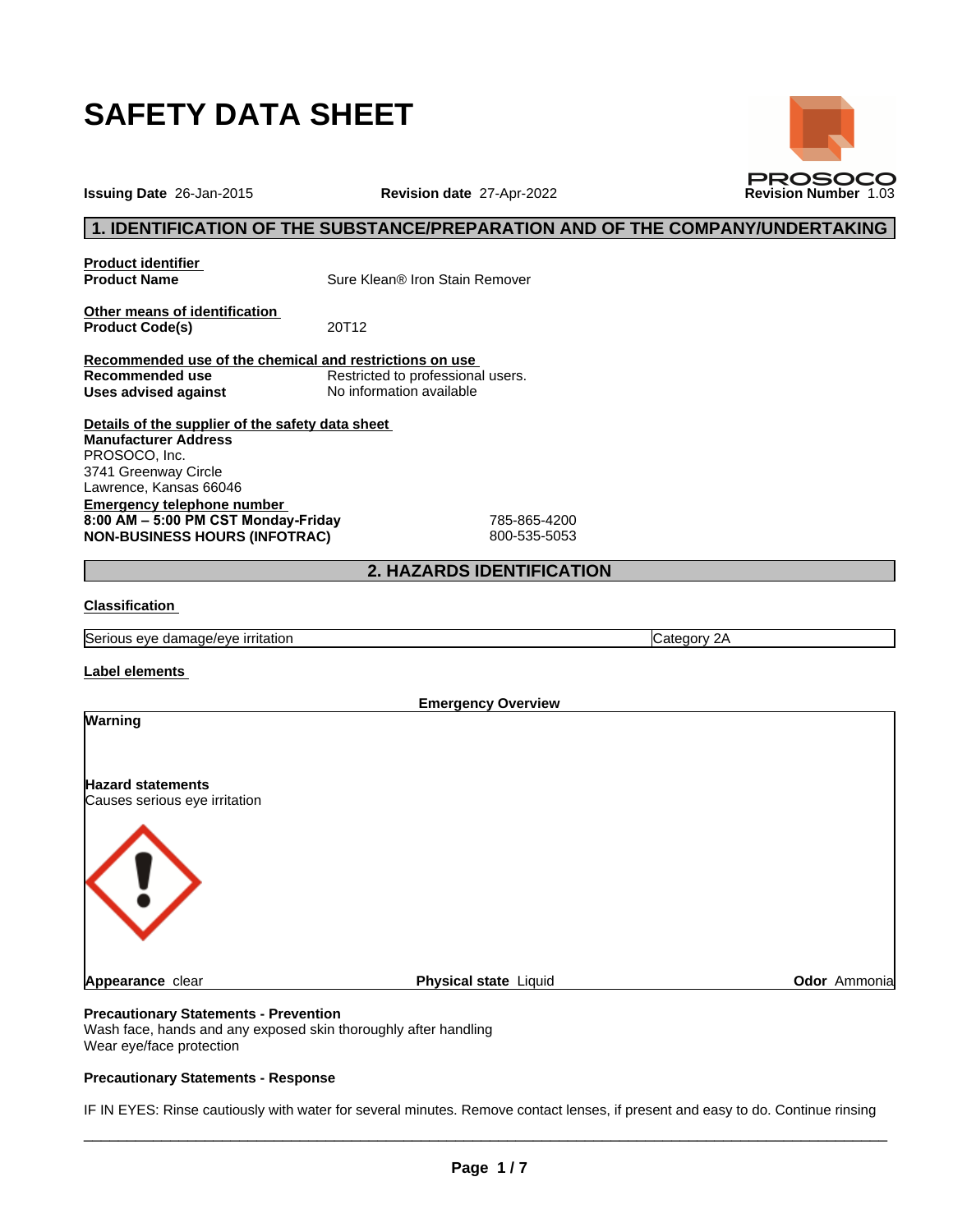If eye irritation persists: Get medical advice/attention

#### **Hazards not otherwise classified (HNOC) Other information**

# **3. COMPOSITION/INFORMATION ON INGREDIENTS**

 $\_$  ,  $\_$  ,  $\_$  ,  $\_$  ,  $\_$  ,  $\_$  ,  $\_$  ,  $\_$  ,  $\_$  ,  $\_$  ,  $\_$  ,  $\_$  ,  $\_$  ,  $\_$  ,  $\_$  ,  $\_$  ,  $\_$  ,  $\_$  ,  $\_$  ,  $\_$  ,  $\_$  ,  $\_$  ,  $\_$  ,  $\_$  ,  $\_$  ,  $\_$  ,  $\_$  ,  $\_$  ,  $\_$  ,  $\_$  ,  $\_$  ,  $\_$  ,  $\_$  ,  $\_$  ,  $\_$  ,  $\_$  ,  $\_$  ,

| Chemical<br>name | <b>CAS No.</b>                                                      | Weight-%              | Trade Secret |
|------------------|---------------------------------------------------------------------|-----------------------|--------------|
| .<br>Water       | 7700<br>$\overline{A}$ $\cap$ $\overline{C}$<br>טו<br>10-0<br>-22 ، | 100<br>c٥<br>ΌU       |              |
| Ammonium salt    | Proprietary                                                         | $\overline{ }$<br>ں ا |              |

\* The exact percentage (concentration) of composition has been withheld as a trade secret.

## **4. FIRST AID MEASURES**

# **Description of first aid measures General advice If** symptoms persist, call a physician. **Eye contact Rinse thoroughly with plenty of water for at least 15 minutes, lifting lower and upper eyelids.** Consult a physician. **Skin Contact** Wash off immediately with plenty of water. If skin irritation persists, call a physician. **Inhalation** Remove to fresh air. If symptoms persist, call a physician. **Ingestion Do NOT** induce vomiting. Rinse mouth. Drink plenty of water. Never give anything by mouth to an unconscious person. If symptoms persist, call a physician. **Most important symptoms and effects, both acute and delayed Symptoms** Causes serious eye irritation. **Indication of any immediate medical attention and special treatment needed Note to physicians** Treat symptomatically.

## **5. FIRE-FIGHTING MEASURES**

#### **Suitable Extinguishing Media**

Use extinguishing measures that are appropriate to local circumstances and the surrounding environment.

**Unsuitable Extinguishing Media** Caution: Use of water spray when fighting fire may be inefficient.

#### **Specific hazards arising from the chemical**

No information available.

#### **Protective equipment and precautions for firefighters**

As in any fire, wear self-contained breathing apparatus pressure-demand, MSHA/NIOSH (approved or equivalent) and full protective gear.

## **6. ACCIDENTAL RELEASE MEASURES**

#### **Personal precautions, protective equipment and emergency procedures**

**Personal precautions** Avoid contact with skin, eyes or clothing. Use personal protective equipment as required.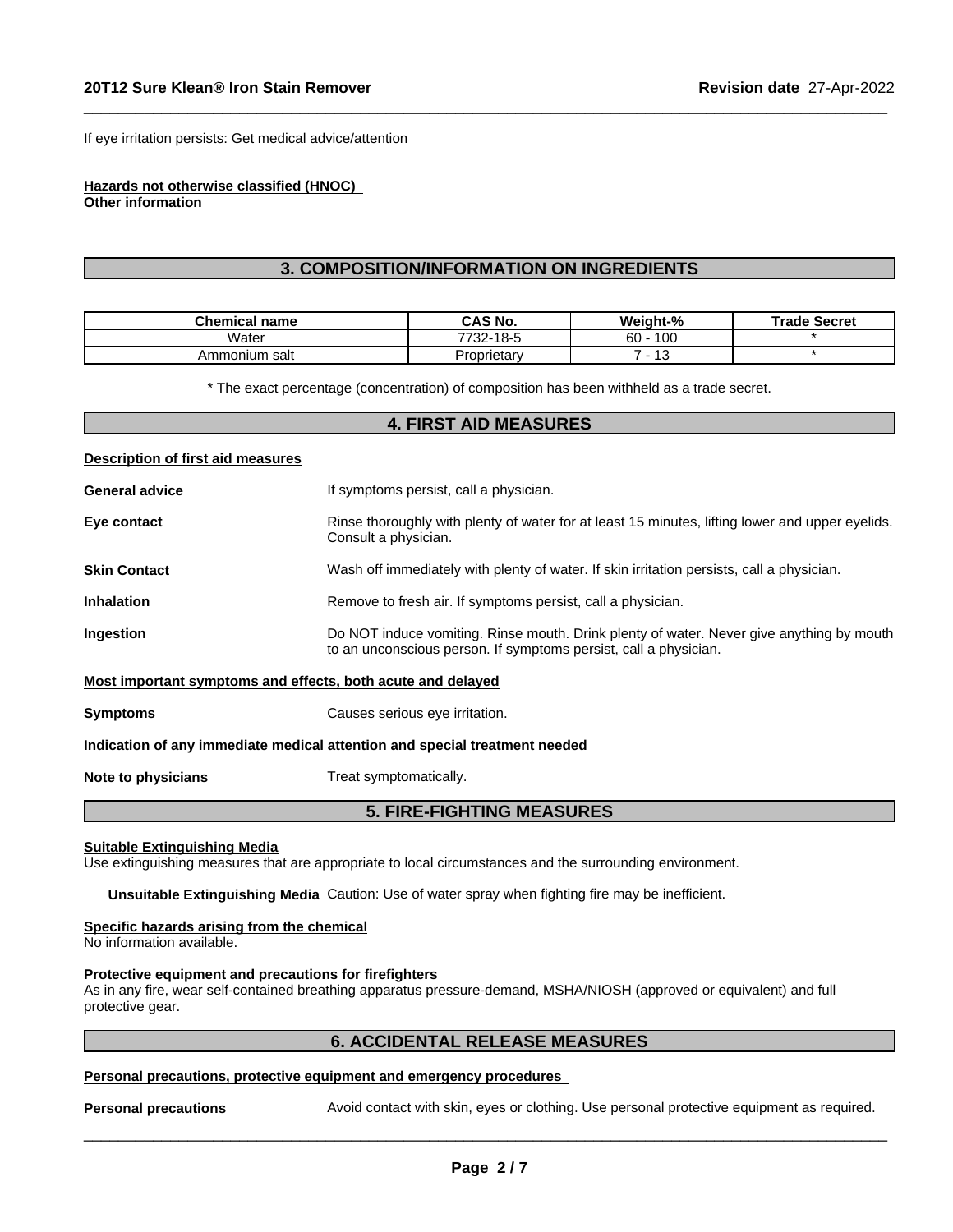| <b>Environmental precautions</b>                             |                                                                                                                                                                                                                                                                                                                                  |                               |                                     |
|--------------------------------------------------------------|----------------------------------------------------------------------------------------------------------------------------------------------------------------------------------------------------------------------------------------------------------------------------------------------------------------------------------|-------------------------------|-------------------------------------|
| <b>Environmental precautions</b>                             | See Section 12 for additional ecological information. Do not flush into surface water or<br>sanitary sewer system. Prevent product from entering drains.                                                                                                                                                                         |                               |                                     |
| Methods and material for containment and cleaning up         |                                                                                                                                                                                                                                                                                                                                  |                               |                                     |
| <b>Methods for containment</b>                               | Prevent further leakage or spillage if safe to do so. Dike far ahead of liquid spill for later<br>disposal.                                                                                                                                                                                                                      |                               |                                     |
| Methods for cleaning up                                      | Dam up. Soak up with inert absorbent material. Pick up and transfer to properly labeled<br>containers.                                                                                                                                                                                                                           |                               |                                     |
|                                                              | 7. HANDLING AND STORAGE                                                                                                                                                                                                                                                                                                          |                               |                                     |
| <b>Precautions for safe handling</b>                         |                                                                                                                                                                                                                                                                                                                                  |                               |                                     |
| Advice on safe handling                                      | Handle in accordance with good industrial hygiene and safety practice.                                                                                                                                                                                                                                                           |                               |                                     |
| Conditions for safe storage, including any incompatibilities |                                                                                                                                                                                                                                                                                                                                  |                               |                                     |
| <b>Storage Conditions</b>                                    | Keep container tightly closed in a dry and well-ventilated place. Keep out of the reach of<br>children. Keep in properly labeled containers.                                                                                                                                                                                     |                               |                                     |
| Incompatible materials                                       | Acids.                                                                                                                                                                                                                                                                                                                           |                               |                                     |
|                                                              | 8. EXPOSURE CONTROLS/PERSONAL PROTECTION                                                                                                                                                                                                                                                                                         |                               |                                     |
| <b>Control parameters</b>                                    |                                                                                                                                                                                                                                                                                                                                  |                               |                                     |
| <b>Exposure Guidelines</b>                                   | This product, as supplied, does not contain any hazardous materials with occupational<br>exposure limits established by the region specific regulatory bodies.                                                                                                                                                                   |                               |                                     |
| <b>Appropriate engineering controls</b>                      |                                                                                                                                                                                                                                                                                                                                  |                               |                                     |
| <b>Engineering Controls</b>                                  | Showers. Eyewash stations.                                                                                                                                                                                                                                                                                                       |                               |                                     |
|                                                              | Individual protection measures, such as personal protective equipment                                                                                                                                                                                                                                                            |                               |                                     |
| <b>Eye/face protection</b>                                   | Wear safety glasses with side shields (or goggles).                                                                                                                                                                                                                                                                              |                               |                                     |
| Skin and body protection                                     | Wear protective gloves and protective clothing.                                                                                                                                                                                                                                                                                  |                               |                                     |
| <b>Respiratory protection</b>                                | If exposure limits are exceeded or irritation is experienced, NIOSH/MSHA approved<br>respiratory protection should be worn. Positive-pressure supplied air respirators may be<br>required for high airborne contaminant concentrations. Respiratory protection must be<br>provided in accordance with current local regulations. |                               |                                     |
| <b>General Hygiene Considerations</b>                        | Handle in accordance with good industrial hygiene and safety practice.                                                                                                                                                                                                                                                           |                               |                                     |
|                                                              | 9. PHYSICAL AND CHEMICAL PROPERTIES                                                                                                                                                                                                                                                                                              |                               |                                     |
| Information on basic physical and chemical properties        |                                                                                                                                                                                                                                                                                                                                  |                               |                                     |
| <b>Physical state</b><br>Appearance<br>Color                 | Liquid<br>clear<br>colorless                                                                                                                                                                                                                                                                                                     | Odor<br><b>Odor threshold</b> | Ammonia<br>No information available |

 $\_$  ,  $\_$  ,  $\_$  ,  $\_$  ,  $\_$  ,  $\_$  ,  $\_$  ,  $\_$  ,  $\_$  ,  $\_$  ,  $\_$  ,  $\_$  ,  $\_$  ,  $\_$  ,  $\_$  ,  $\_$  ,  $\_$  ,  $\_$  ,  $\_$  ,  $\_$  ,  $\_$  ,  $\_$  ,  $\_$  ,  $\_$  ,  $\_$  ,  $\_$  ,  $\_$  ,  $\_$  ,  $\_$  ,  $\_$  ,  $\_$  ,  $\_$  ,  $\_$  ,  $\_$  ,  $\_$  ,  $\_$  ,  $\_$  ,

| <b>Property</b> | <b>Values</b> | Remarks • Method |
|-----------------|---------------|------------------|
| pH              | 10            | pH Range 9-10    |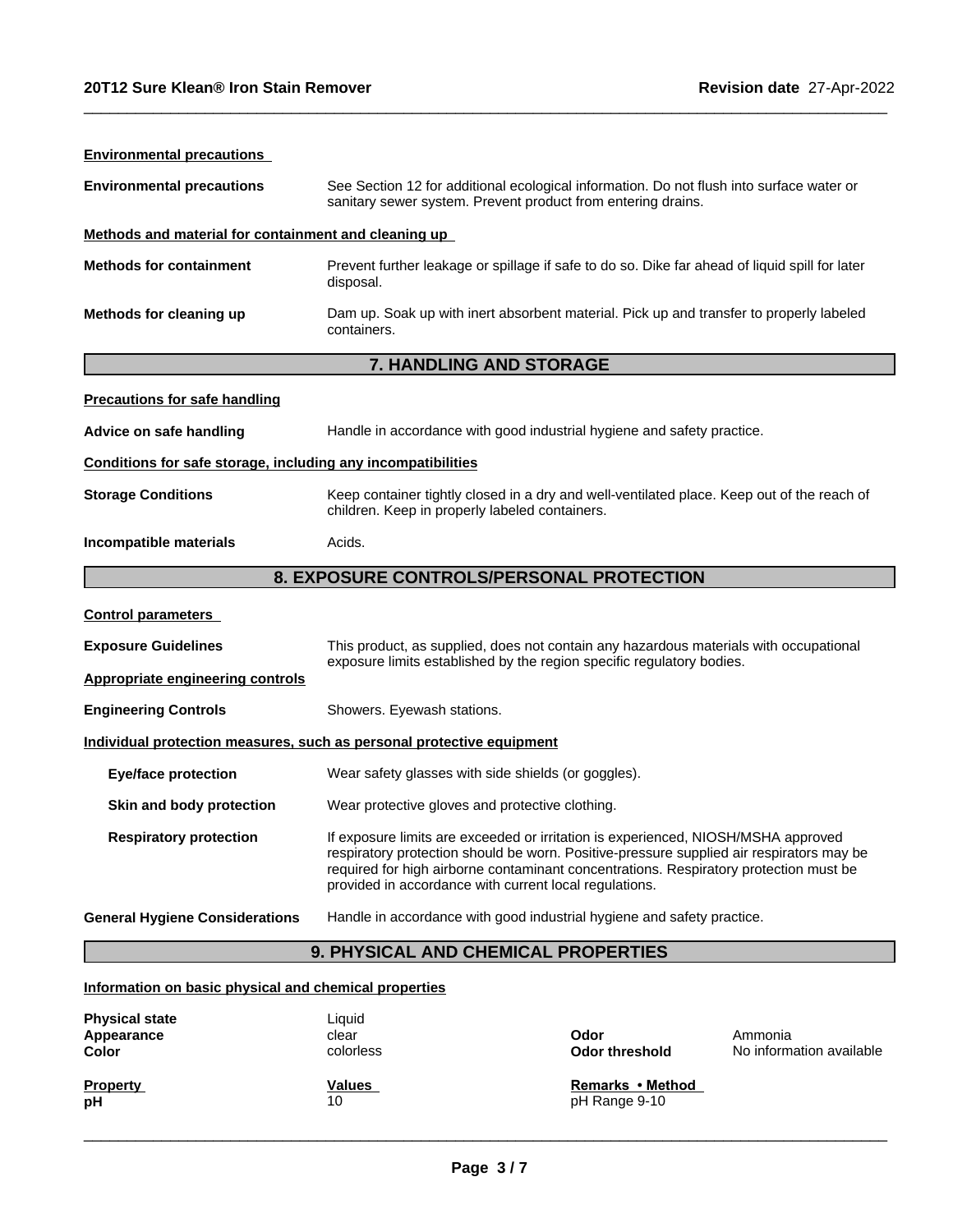| Melting point / freezing point °F<br>Boiling point / boiling range<br><b>Flash point</b> | No information available<br>No information available | Not Applicable |
|------------------------------------------------------------------------------------------|------------------------------------------------------|----------------|
| <b>Evaporation rate</b>                                                                  | No information available                             |                |
| Flammability (solid, gas)                                                                | No information available                             |                |
| <b>Flammability Limit in Air</b>                                                         |                                                      |                |
| <b>Upper flammability limit:</b>                                                         | No information available                             |                |
| Lower flammability limit:                                                                | No information available                             |                |
| Vapor pressure                                                                           | No information available                             |                |
| Vapor density                                                                            | No information available                             |                |
| <b>Specific gravity</b>                                                                  | $1.03 - 1.05$                                        |                |
| <b>Water solubility</b>                                                                  | completely soluble                                   |                |
| Solubility in other solvents                                                             | No information available                             |                |
| <b>Partition coefficient</b>                                                             | No information available                             |                |
| <b>Autoignition temperature</b>                                                          | No information available                             |                |
| <b>Decomposition temperature</b>                                                         | No information available                             |                |
| <b>Kinematic viscosity</b>                                                               | No information available                             |                |
| <b>Dynamic viscosity</b>                                                                 | No information available                             |                |

# **10. STABILITY AND REACTIVITY**

 $\_$  ,  $\_$  ,  $\_$  ,  $\_$  ,  $\_$  ,  $\_$  ,  $\_$  ,  $\_$  ,  $\_$  ,  $\_$  ,  $\_$  ,  $\_$  ,  $\_$  ,  $\_$  ,  $\_$  ,  $\_$  ,  $\_$  ,  $\_$  ,  $\_$  ,  $\_$  ,  $\_$  ,  $\_$  ,  $\_$  ,  $\_$  ,  $\_$  ,  $\_$  ,  $\_$  ,  $\_$  ,  $\_$  ,  $\_$  ,  $\_$  ,  $\_$  ,  $\_$  ,  $\_$  ,  $\_$  ,  $\_$  ,  $\_$  ,

#### **Reactivity** No data available

## **Chemical stability**

Stable under recommended storage conditions.

#### **Possibility of hazardous reactions**

None under normal processing.

## **Conditions to avoid**

None known based on information supplied.

## **Incompatible materials**

Acids.

## **Hazardous decomposition products**

Ammonia. Nitrogen oxides (NOx).

# **11. TOXICOLOGICAL INFORMATION**

## **Information on likely routes of exposure**

| <b>Product Information</b> | Causes serious eye irritation                           |
|----------------------------|---------------------------------------------------------|
| <b>Inhalation</b>          | Avoid breathing vapors or mists.                        |
| Eye contact                | Avoid contact with eyes. Causes serious eye irritation. |
| <b>Skin Contact</b>        | Avoid contact with skin.                                |
| Ingestion                  | Do not taste or swallow.                                |

#### **Component Information**

| <b>Chemical name</b>             | D50/Oral                    | ----<br>LD50/Dermal | halation LC50<br>Inł |
|----------------------------------|-----------------------------|---------------------|----------------------|
| Water                            | `Rat<br>∩∩<br>) mL/ka<br>◡◡ |                     |                      |
| .40<br>ララハハ<br>75-10-20 <i>ا</i> |                             |                     |                      |

#### **<u>Symptoms related to the physical, chemical and toxicological characteristics</u>**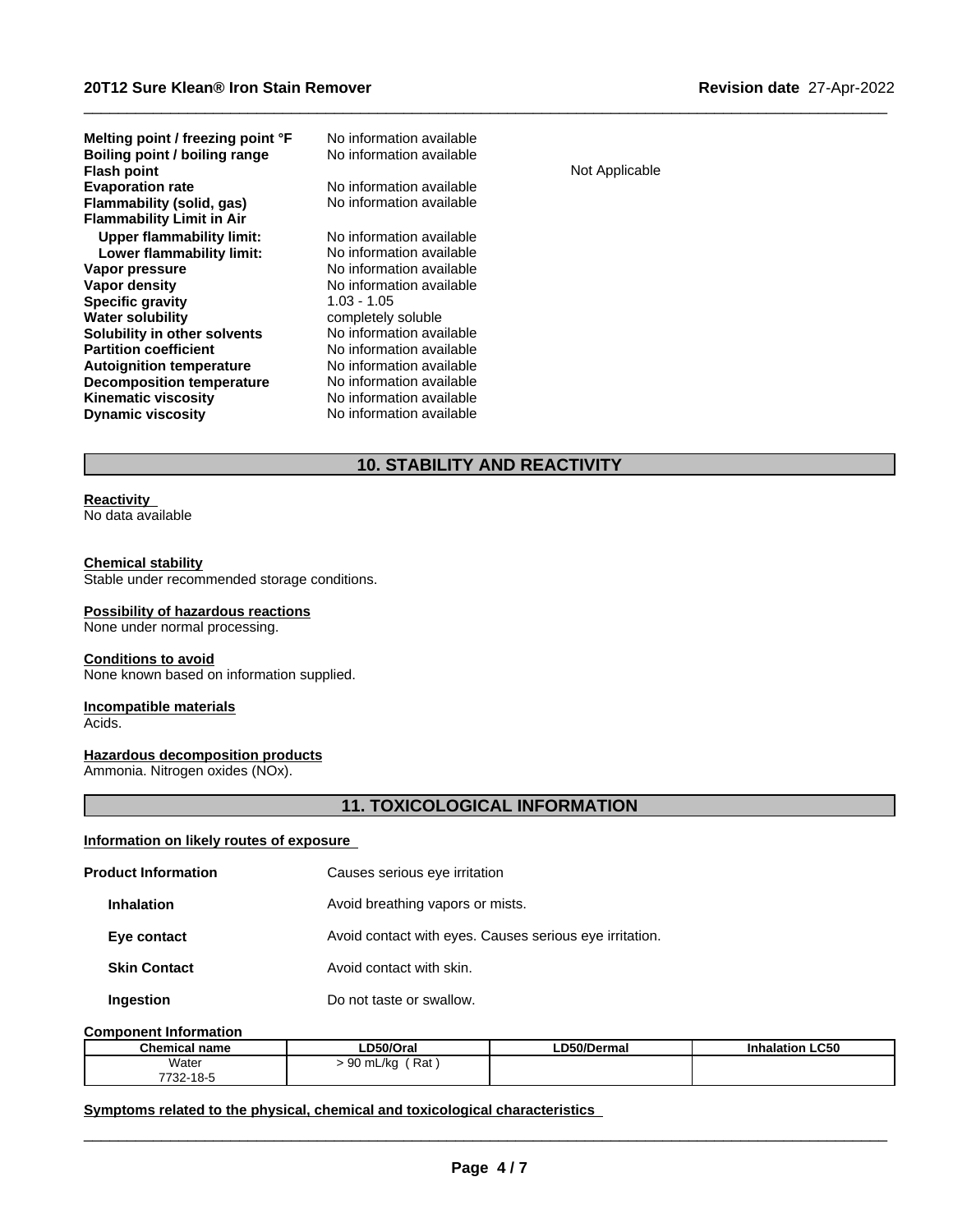| <b>Symptoms</b>                                                                                                              | Causes serious eye irritation.                                                                                                                                      |
|------------------------------------------------------------------------------------------------------------------------------|---------------------------------------------------------------------------------------------------------------------------------------------------------------------|
|                                                                                                                              | Delayed and immediate effects as well as chronic effects from short and long-term exposure                                                                          |
| <b>Sensitization</b><br><b>Germ cell mutagenicity</b><br>Carcinogenicity                                                     | No information available.<br>No information available.<br>This product does not contain any carcinogens or potential carcinogens as listed by OSHA,<br>IARC or NTP. |
| <b>Reproductive toxicity</b><br><b>STOT - single exposure</b><br><b>STOT - repeated exposure</b><br><b>Aspiration hazard</b> | No information available.<br>No information available.<br>No information available.<br>No information available.                                                    |
| <b>Numerical measures of toxicity - Product Information</b>                                                                  |                                                                                                                                                                     |
| Unknown acute toxicity<br><b>ATEmix (oral)</b><br><b>ATEmix (dermal)</b>                                                     | The following values are calculated based on chapter 3.1 of the GHS document.<br>18684 mg/kg<br>18684 mg/kg mg/l                                                    |
|                                                                                                                              | <b>12. ECOLOGICAL INFORMATION</b>                                                                                                                                   |
| <b>Ecotoxicity</b>                                                                                                           |                                                                                                                                                                     |
| <b>Persistence and degradability</b><br>No information available.                                                            |                                                                                                                                                                     |
| <b>Bioaccumulation</b><br>No information available.                                                                          |                                                                                                                                                                     |
| Other adverse effects                                                                                                        | No information available                                                                                                                                            |
|                                                                                                                              | <b>13. DISPOSAL CONSIDERATIONS</b>                                                                                                                                  |
| <b>Waste treatment methods</b>                                                                                               |                                                                                                                                                                     |
| <b>Disposal of wastes</b>                                                                                                    | Disposal should be in accordance with applicable regional, national and local laws and<br>regulations.                                                              |
| <b>Contaminated packaging</b>                                                                                                | Do not reuse container.                                                                                                                                             |

 $\_$  ,  $\_$  ,  $\_$  ,  $\_$  ,  $\_$  ,  $\_$  ,  $\_$  ,  $\_$  ,  $\_$  ,  $\_$  ,  $\_$  ,  $\_$  ,  $\_$  ,  $\_$  ,  $\_$  ,  $\_$  ,  $\_$  ,  $\_$  ,  $\_$  ,  $\_$  ,  $\_$  ,  $\_$  ,  $\_$  ,  $\_$  ,  $\_$  ,  $\_$  ,  $\_$  ,  $\_$  ,  $\_$  ,  $\_$  ,  $\_$  ,  $\_$  ,  $\_$  ,  $\_$  ,  $\_$  ,  $\_$  ,  $\_$  ,

# **14. TRANSPORT INFORMATION**

**DOT** Not Regulated for all modes of transportation.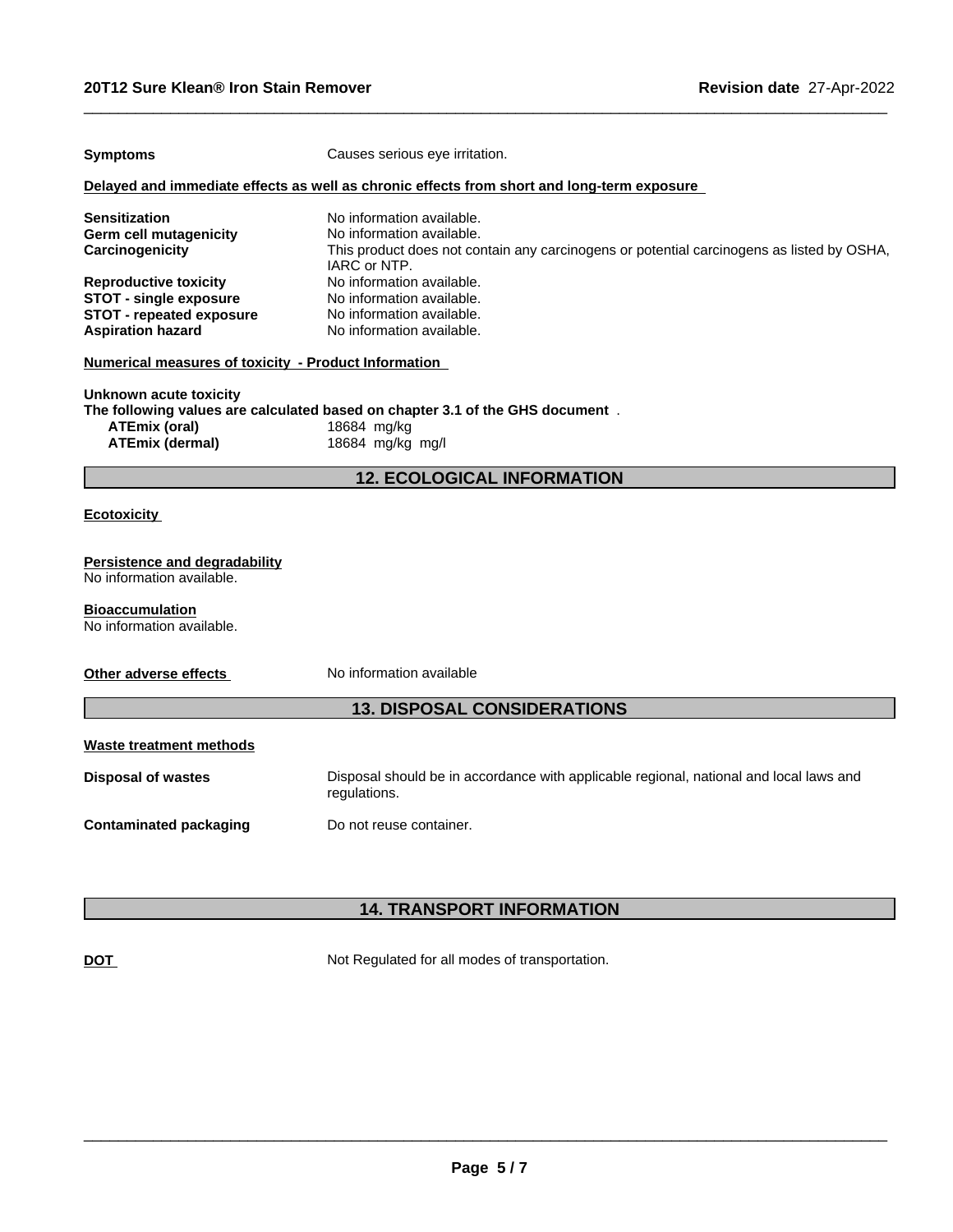## **15. REGULATORY INFORMATION**

 $\_$  ,  $\_$  ,  $\_$  ,  $\_$  ,  $\_$  ,  $\_$  ,  $\_$  ,  $\_$  ,  $\_$  ,  $\_$  ,  $\_$  ,  $\_$  ,  $\_$  ,  $\_$  ,  $\_$  ,  $\_$  ,  $\_$  ,  $\_$  ,  $\_$  ,  $\_$  ,  $\_$  ,  $\_$  ,  $\_$  ,  $\_$  ,  $\_$  ,  $\_$  ,  $\_$  ,  $\_$  ,  $\_$  ,  $\_$  ,  $\_$  ,  $\_$  ,  $\_$  ,  $\_$  ,  $\_$  ,  $\_$  ,  $\_$  ,

| <b>International Inventories</b> |          |  |
|----------------------------------|----------|--|
| TSCA                             | Complies |  |
|                                  |          |  |

Complies **DSL/NDSL** Complies

## **Legend:**

 *TSCA - United States Toxic Substances Control Act Section 8(b) Inventory DSL/NDSL - Canadian Domestic Substances List/Non-Domestic Substances List*

## **US Federal Regulations**

## **SARA 313**

Section 313 of Title III of the Superfund Amendments and Reauthorization Act of 1986 (SARA). This product contains a chemical or chemicals which are subject to the reporting requirements of the Act and Title 40 of the Code of Federal Regulations, Part 372

| <b>Chemical name</b>                  | CAS No.   | Weight-% | SARA 313 - Threshold<br>Values % |  |
|---------------------------------------|-----------|----------|----------------------------------|--|
| Ammonium salt -                       |           | 7 - 13   | 1.0                              |  |
| <b>SARA 311/312 Hazard Categories</b> |           |          |                                  |  |
| Acute health hazard                   | Yes.      |          |                                  |  |
| <b>Chronic Health Hazard</b>          | No        |          |                                  |  |
| Fire hazard                           | No        |          |                                  |  |
| Sudden release of pressure hazard     | <b>No</b> |          |                                  |  |
| <b>Reactive Hazard</b>                | <b>No</b> |          |                                  |  |
|                                       |           |          |                                  |  |

#### **CWA** (Clean Water Act)

This product contains the following substances which are regulated pollutants pursuant to the Clean Water Act (40 CFR 122.21 and 40 CFR 122.42)

| <b>Chemical name</b> | <b>CWA - Reportable</b><br>Quantities | <b>CWA</b><br><b>Toxic Pollutants</b> | <b>CWA - Priority Pollutants</b> | <b>CWA - Hazardous</b><br><b>Substances</b> |
|----------------------|---------------------------------------|---------------------------------------|----------------------------------|---------------------------------------------|
| Ammonium salt        | 5000 lb                               |                                       |                                  |                                             |

#### **CERCLA**

This material, as supplied, contains one or more substances regulated as a hazardous substance under the Comprehensive Environmental Response Compensation and Liability Act (CERCLA) (40 CFR 302)

| <b>Chemical name</b> | <b>Hazardous Substances RQs</b> | <b>LA/SARA RQ</b><br>CERCL | (RQ)<br><b>Reportable Quantity</b> |
|----------------------|---------------------------------|----------------------------|------------------------------------|
| Ammonium salt        | 5000 lb                         |                            | RQ 5000 lb final RQ<br>DO.         |
|                      |                                 |                            | kg final RQ<br>RQ.<br>2270         |

## **US State Regulations**

#### **California Proposition 65**

This product does not contain any Proposition 65 chemicals

#### **U.S. State Right-to-Know Regulations**

| $\sim$<br>Chemical<br>пане | <b>New</b><br><b>Jersev</b> | п.<br>/dilld |
|----------------------------|-----------------------------|--------------|
| Ammonium salt              |                             |              |
|                            |                             |              |

## **16. OTHER INFORMATION**

| <b>NFPA</b>                                      | <b>Health hazards 2</b> | <b>Flammability 0</b>        | Instability 0             | <b>Physical and chemical</b><br>properties - |
|--------------------------------------------------|-------------------------|------------------------------|---------------------------|----------------------------------------------|
| <b>HMIS</b>                                      | <b>Health hazards 2</b> | <b>Flammability 0</b>        | <b>Physical hazards</b> 0 | <b>Personal protection X</b>                 |
| <b>Prepared By</b>                               |                         | <b>Regulatory Department</b> |                           |                                              |
| <b>Issuing Date</b>                              | 26-Jan-2015             |                              |                           |                                              |
| <b>Revision date</b>                             | 27-Apr-2022             |                              |                           |                                              |
| <b>Revision Note</b><br>No information available |                         |                              |                           |                                              |